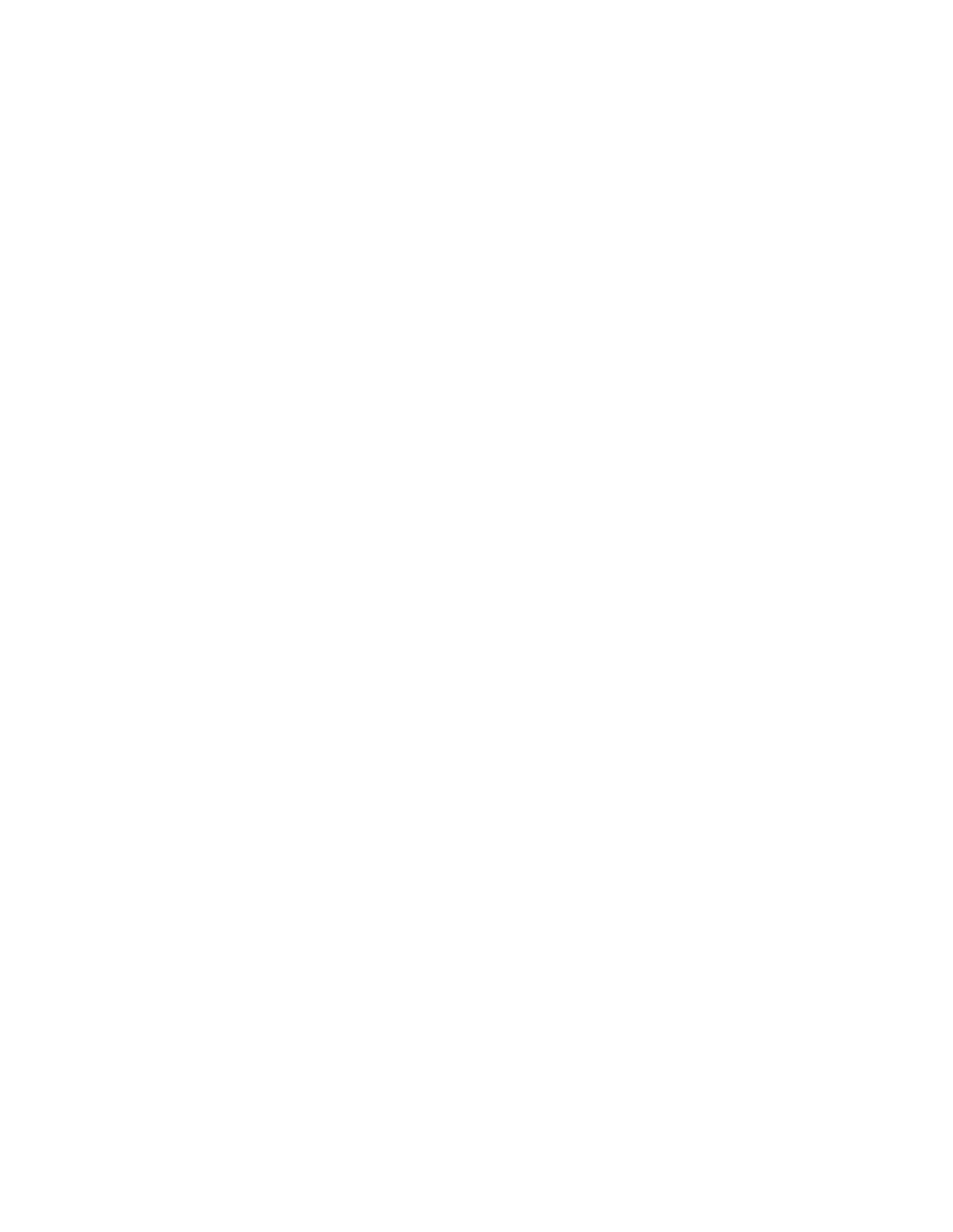

Masters of Science in Literacy,<br>Culture, and Language Education



Revised Form-Fall 2018

 $\ddot{\ddagger}$ 

**Student Name:** 

 $\frac{1}{2}$  Student ID #:

Advisor Name:

Date Accepted to Program:

\*Students must be admitted to the Master's Program in Language Education (Literacy & Culture)

| <b>Required Courses (9 credits)</b>                                                                                                                                                                                                            | <b>Hours</b> | <b>Term Grade</b> |
|------------------------------------------------------------------------------------------------------------------------------------------------------------------------------------------------------------------------------------------------|--------------|-------------------|
| EDUC L500 - Instructional Issues in Language Education                                                                                                                                                                                         | 3            |                   |
| Select one:                                                                                                                                                                                                                                    |              |                   |
| EDUC A560 - Political Perspectives of Education<br>EDUC H504 - History of American Education<br><b>EDUC H520 - Education and Social Issues</b><br>EDUC H530 - Philosophy of Education<br>EDUC T550 - Cultural/Community Forces and the Schools | з            |                   |
| <b>EDUC Y520 - Strategies for Educational Inquiry</b>                                                                                                                                                                                          | 3            |                   |
| <b>Specialized Studies (15 credits)</b>                                                                                                                                                                                                        |              |                   |
|                                                                                                                                                                                                                                                | 3            |                   |
|                                                                                                                                                                                                                                                | 3            |                   |
|                                                                                                                                                                                                                                                | 3            |                   |
|                                                                                                                                                                                                                                                | 3            |                   |
|                                                                                                                                                                                                                                                | 3            |                   |
| Optional Thesis or Master's Project (6 credits): Six hours of elective may be substituted                                                                                                                                                      |              |                   |
|                                                                                                                                                                                                                                                | з            |                   |
|                                                                                                                                                                                                                                                | 3            |                   |
| <b>Electives (6 credits required)</b><br>(Negotiated with faculty advisor)                                                                                                                                                                     |              |                   |
|                                                                                                                                                                                                                                                | 3            |                   |
|                                                                                                                                                                                                                                                | з            |                   |

**Advisor Signature** 

Date

**Student Signature** 

 $\overline{Date}$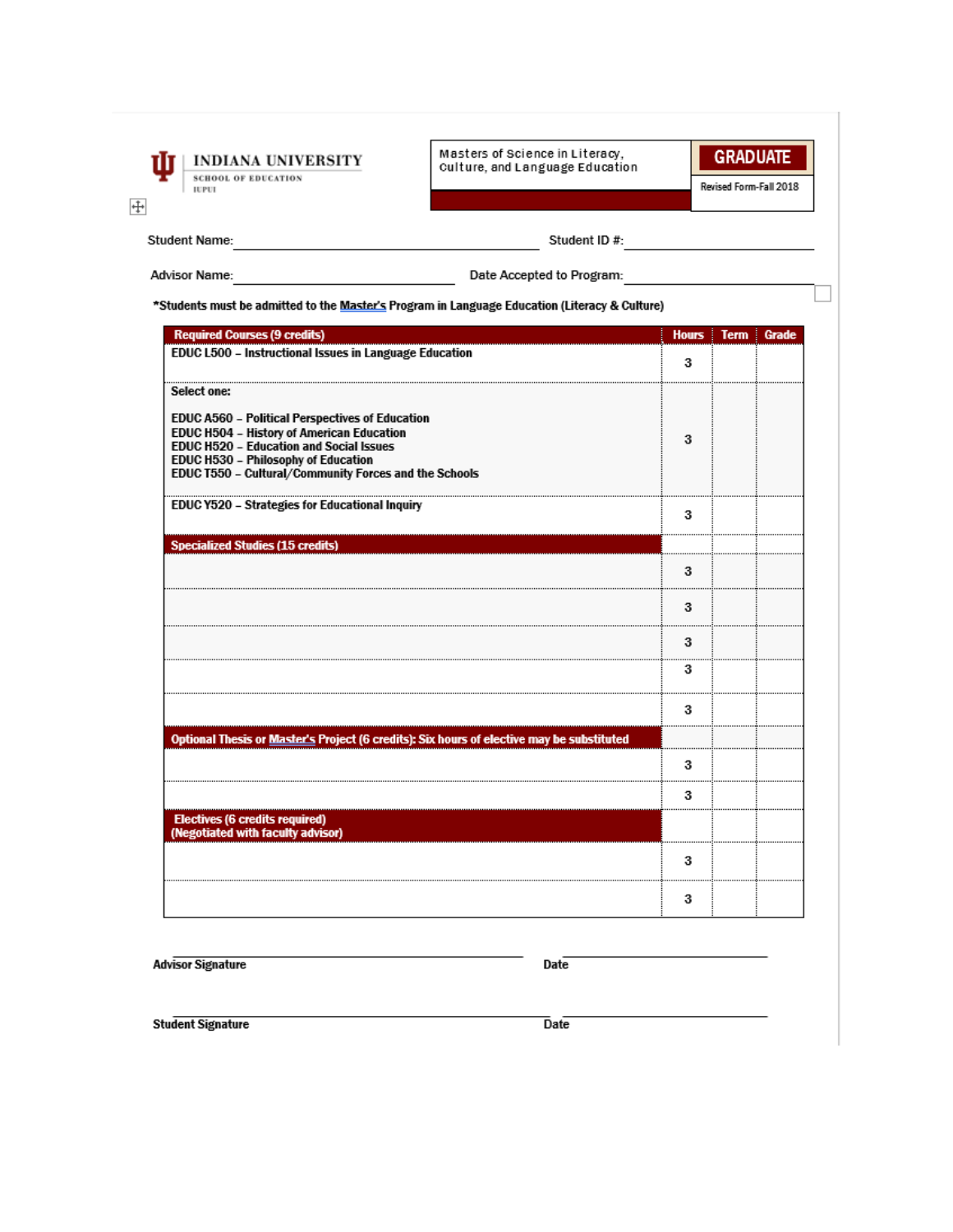#### Substitutions/ Transferred Courses/ Revalidation

| <b>Substitutions/Transferred Courses /Revalidation</b> |  |  |
|--------------------------------------------------------|--|--|
|                                                        |  |  |
|                                                        |  |  |
|                                                        |  |  |
|                                                        |  |  |

Note: Course substitutions must be approved by the faculty advisor. At the time of degree/licensure completion, course work can not be over seven years old.

Revalidation: Courses over seven years old must be revalidated. Revalidation requires students to demonstrate the current knowledge of<br>course material that was not recently taken. Students will work with their faculty advi revalidation plan.

\*Courses over ten years old are expired and can not be used to fulfill the degree/licensure requirements.

| Advisor Approval: |  |  |
|-------------------|--|--|
|                   |  |  |

#### Graduation

Submit the Graduate Intent to Graduate Form: https://education.iupui.edu/machform/view.php?id=14290

- · Submission Deadlines May Graduation: January 1st June Graduation: January 1st August Graduation: January 1st December Graduation: November 1st
- June-December graduates can participate in the May Commencement ceremony. Please check the IUPUI Commencement page, for information about the<br>May graduation ceremony. Here is the website: https://commencement.iupui.edu/  $\bullet$

Note: The degree is posted to the transcript approximately three weeks following the end of the semester.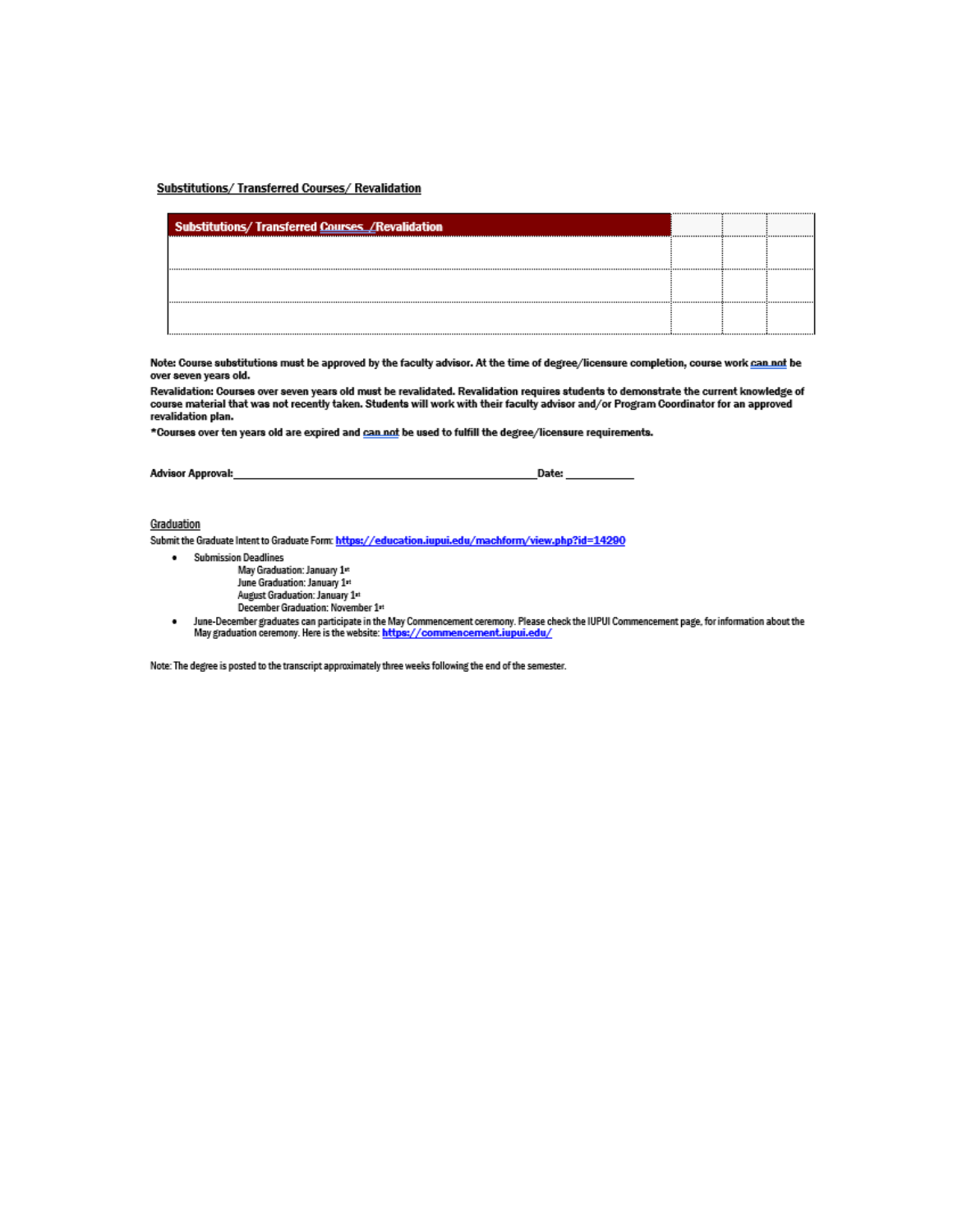Application Documents (Domestic Students)

- **Personal Statement**
	- o *This statement should be no more than three double-spaced pages, be written with a 12 point font, and have one-half inch right and left margins and one inch top and bottom margins. It should answer the following prompt. \*All documents should be written in English.*
	- o Please use the writing prompt below as a guide for your statement.
	- o Writing prompt:
		- Are you an Elementary or Secondary Education licensed teacher in Indiana? If so, what license do you hold?
		- **Are you applying for ENL or Literacy focus?**
		- What are your personal, academic, and career goals?
		- How will this program help you meet your academic and career goals?
		- What experiences have prepared you for this program?

# • **Two Letters of Recommendation**

- o All letters must be submitted on letterhead with signatures.
- o Please note: *The application will require you to submit your recommender's email; an email request will automatically be sent to the recommender on your behalf.*
- **Transcripts** 
	- o Upload an unofficial transcript for each institution
- **Proof of License** 
	- o Please provide a copy of your teaching license *(if applicable)*
- **GRE test scores** 
	- o Upload official GRE scores (U.S. applicants: The GRE is waived for applicants if your undergraduate GPA is 3.0 or higher.)

Application Documents (International Students)

*International Applicants- If you are not a U.S. Citizen, Permanent Resident, or refugee, you will be considered an international applicant.*

# **English Proficiency**

- *The School of Education at IUPUI, will accept a TOEFL score of 79 for the Internet-based version exam; the TOEFL can not be over (2) years old. Please note: The English for Academic Purposes exam(EAP) is waived with a TOEFL score of 100. Click here for information about the TOEFL: <http://www.ets.org/toefl/> .* **However, if you complete an online exam (TOEFL iBT Home Edition or TOEFL Essentials), you will be required to complete the EAP exam.**
- *Here is information about the EAP: [http://liberalarts.iupui.edu/english/pages/eap-program](http://liberalarts.iupui.edu/english/pages/eap-program-folder/eap-placement-test.php)[folder/eap-placement-test.php](http://liberalarts.iupui.edu/english/pages/eap-program-folder/eap-placement-test.php) .*
- *Here is information about English Proficiency: [http://international.iupui.edu/admissions/how](http://international.iupui.edu/admissions/how-apply/graduate/english.html)[apply/graduate/english.html.](http://international.iupui.edu/admissions/how-apply/graduate/english.html)*